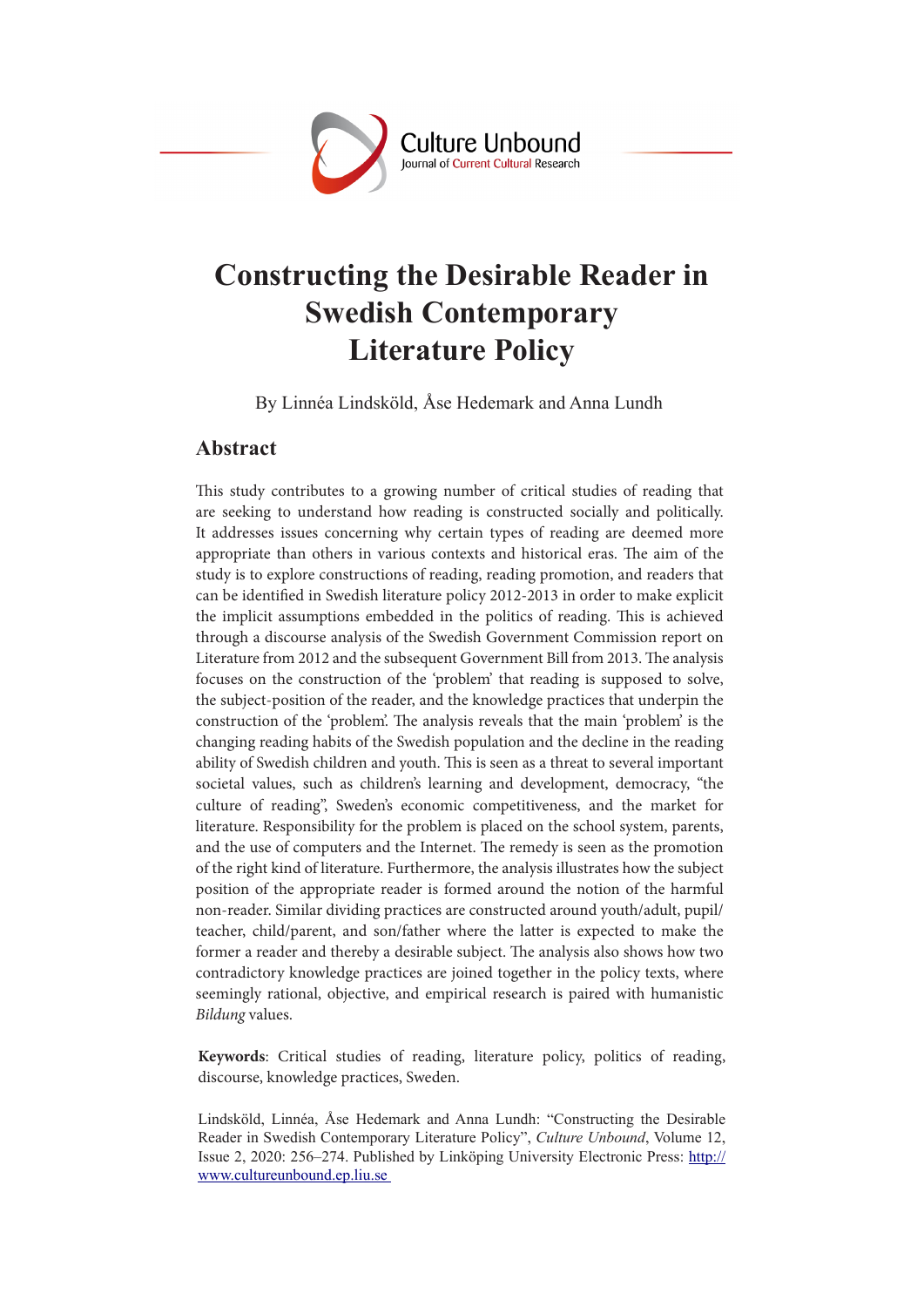# **Introduction**

This paper presents a study of how reading is problematised in Swedish literature policy, in particular the Swedish Government Commission report on Literature from 2012 (SOU 2012: 65) and the subsequent Government Bill from 2013 (Prop. 2013/14:3). The art of reading has been a subject for governing since the introduction of the written word. In the last few decades, political interest in reading has been intensified in many countries, not least as reading and literacy are linked to both economic and individual development (see Davenport & Jones 2005, Hamilton 2012, Kelly 2015). This is also the case in Sweden, where an increasing number of policy actions are aimed at stimulating reading in the entire population. The political documents analysed are key texts in producing the contemporary discourse on reading, reading promotion, and readers in Sweden.

The study is a contribution to a growing number of critical studies of reading. Such studies focus on how reading is constructed socially and politically and on the dialogical interplay between local reading activities and societal discourses about reading. Thus, rather than evaluating people's reading activities or the effectiveness of particular teaching methods or reading campaigns, critical studies of reading ask questions about *why* certain types of reading are deemed more appropriate than others in, for example, policy making, teaching, and reading promotion (see Lundh & Dolatkhah 2016). Focus in these types of studies is on problematising understandings of reading, literature, and literacy as something inherently good that automatically makes people and society better. While some of these studies analyse actual reading activities (e.g. Persson 2012, Dolatkhah & Lundh 2016), others take an interest in policy level and larger historical processes (e.g. Chartier 1994, Persson 2007, Darnton 2014, Lauristin & Vihalemm 2014, Kann-Rasmussen & Balling 2015, Hedemark 2020, Lindsköld, Dolatkhah & Lundh 2020). This study analyses literature policy in the early 2010s in Sweden. The main aim of public literature policy is to control and support the production, distribution, and consumption of literature, traditionally books, in general. While public literature policy is not the only influence on reading, it is central in the network or infrastructure that forms the politics of reading. Furthermore, policy plays a significant role in the making of the reading subject (Bacchi & Goodwin 2016: 92). Reading is, for example, often considered to be under threat, with the effect that some readers and reading practices are construed as problems, and others are not. In other words, in public debates and in policy texts some reading practices are constructed as risks, while others are represented as beneficial for society (Hamilton 2012, Mäkinen 2014, Kelly 2015).

By using the Foucauldian concept of problematisation, this study seeks to contribute to the task of critically examining the politics that both produce and enable different notions of reading, reading promotion, and readers. In particular,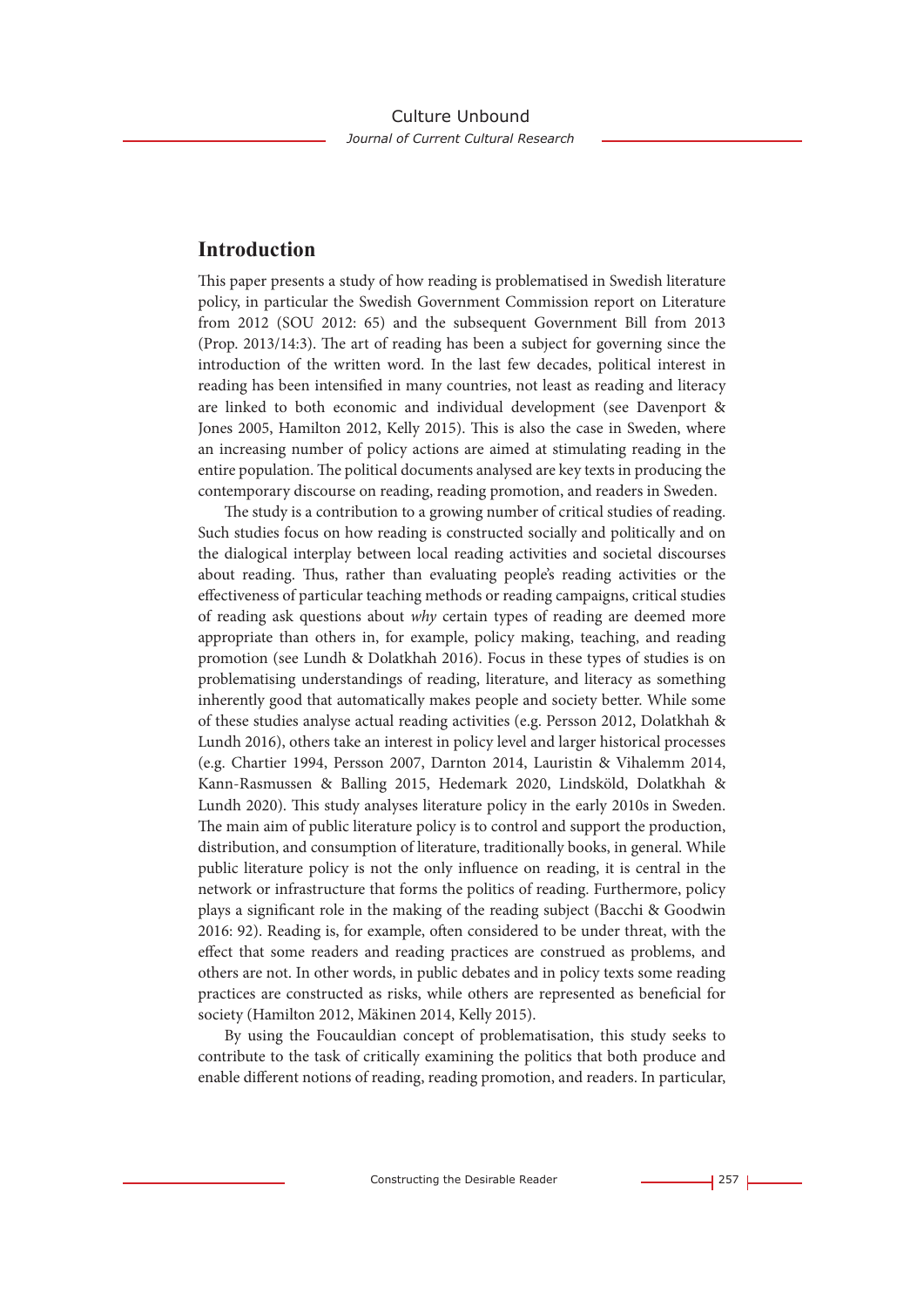it seeks to understand how constructions of reading, reading promotion, and readers have come about and the kinds of knowledges that come into play in the policies analysed.

The aim of the study is to explore constructions of reading, reading promotion, and readers in Swedish literature policy 2012-2013 in order to make explicit the implicit assumptions of the politics of reading. The analysis is guided by the following research questions:

Q1. What are the 'problems' that reading is expected to solve?

Q2. How are the subject-positions of the reader and their reading practices discursively constructed?

Q3. What knowledge practices underpin the 'problems' that reading is expected to solve?

The research questions are addressed through a discourse analysis of the Swedish Government Commission report on Literature from 2012 (SOU 2012:65) and the subsequent Government Bill from 2013 (Prop. 2013/14:3). In the following, we present our theoretical framework, the context of the material, the analysis, and, finally, return to our research questions and present the conclusions drawn from the study.

## **Theoretical Framework**

In order to analyse reading as a social and historical practice that is subject to governing, this study uses a discourse analytical methodology. The analytical focus of the study is the subject position of the reader and how it is discursively constructed, as well as the knowledge practices that have made this construction possible. This methodology is based in the work of Michel Foucault (1990) and the Foucault-inspired policy analyst Carol Bacchi (2009, 2012).

A basic premise in the analysis is that dominating discourses about reading —which determine whether a statement is seen as acceptable or not—involves "special knowledges" (Foucault 1990), and in particular, knowledge that is described as scientific and based on research.

Problematisations and knowledge are intertwined. According to educational policy researcher Roger Deacon, problematisations "[…] refer[s] to the practical conditions that make something into an object of knowledge […]" (2000: 131). This is especially relevant for policy texts, where public actions are motivated. We use the concept *knowledge practice* to discuss and illustrate how different types of knowledges underpin literature policy. Knowledge practices include knowledge produced by government institutions, academic research and, for example, by different professions and nongovernmental organisations (Bacchi 2012).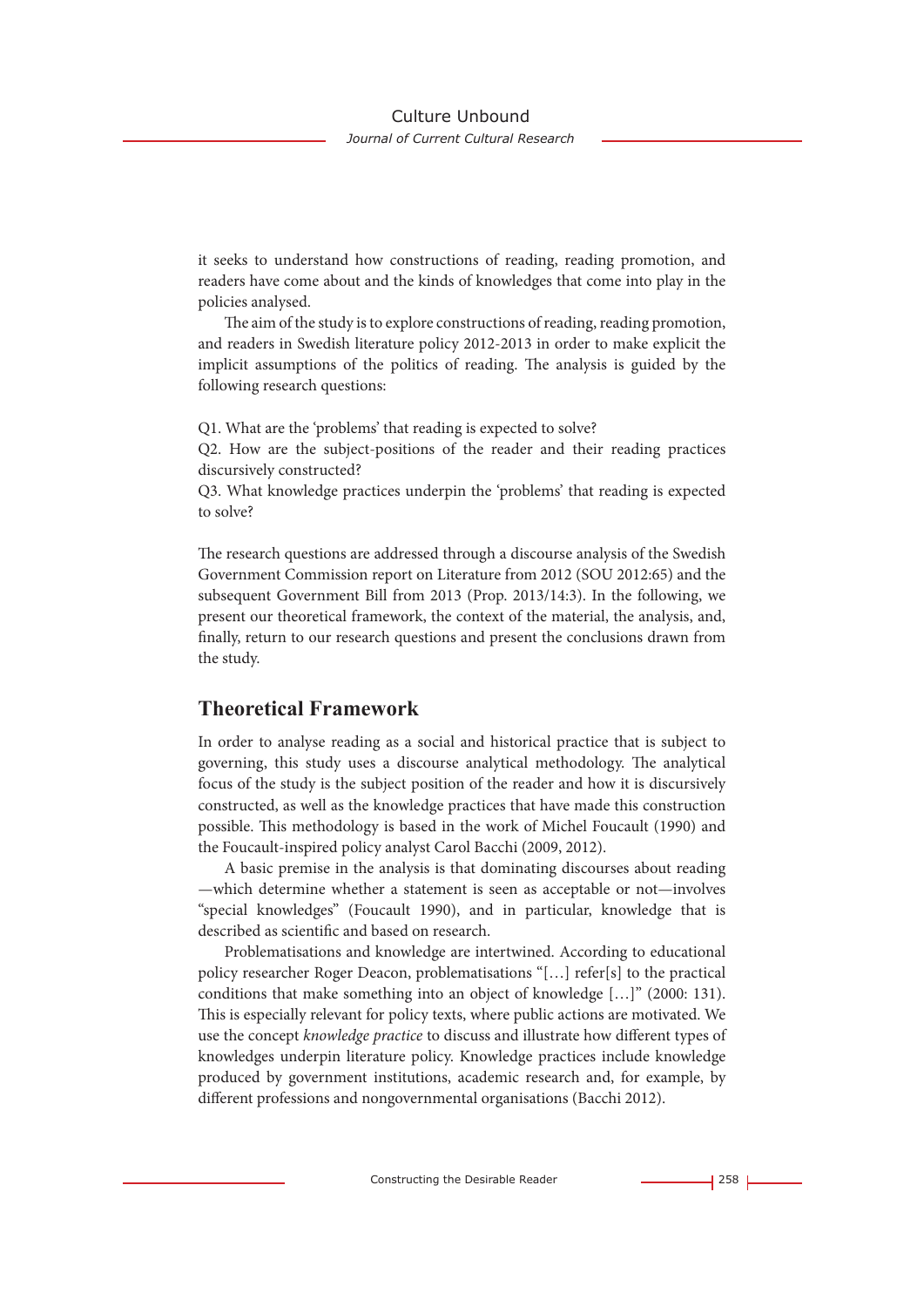On the basis of Bacchi's work, we identify how reading is governed through the formulation of a certain problematisation and the rejection of others. According to Bacchi, every policy proposal relies on problematisations, and a policy is a solution to these "problems". Different forms of governing practices become possible only when an issue is constructed as a problem or not. Through these practices, particular kinds of subjects are constructed. These constructions are in the analysis referred to as *subjectification processes* and the making of *subject positions* and they describe "the characteristics, behaviors and dispositions that political subjects are encouraged to adopt" (Bacchi & Goodwin 2016: 49). Carol Bacchi & Susan Goodwin's use of the concept is derived from Foucault's writing on the subject, especially in *The History of Sexuality* (Foucault 1990; 1992). When operationalizing Foucault's terminology for policy analysis, they put forward different interacting modes for subjectification processes. Especially relevant for our analysis is how authoritative knowledge regulates how 'subjects' ought to be and how dividing practices produce subjects (Bacchi & Goodwin 2016: 51–52).

In summary, we analyse how a certain problematisation in literature policy has emerged. The aim is not to find solutions or identify "correct" policies, but rather to investigate how policy proposals and actions are deemed rational and true through the knowledge practices they draw on.

# **Culture in the Welfare State, the Swedish Parliamentary System and the Material Analysed**

This study is limited to Sweden, but there are several similarities, both contemporary and historical, to the neighbouring countries. Cultural policy in the Nordic countries, despite changes in the last decades, retains a social welfare aim of guaranteeing access to cultural expressions regardless of education or geographical location (Mangset et al 2008; Hylland & Bjurström 2018). This aim has its roots in the German ideal of Bildung (Swedish *bildning*), which can be described briefly as individual self-cultivation (Wesner 2010: 438). This concept has been of great importance to the democratic movements of the Nordic countries around the turn of the last century, especially in the form of non-formal education or voluntary popular education (Swedish *folkbildning*). It has been characterised as learning processes by the people, for the people, and usually conducted in the form of the study circle as its foremost practice. Danish cultural policy researcher Henrik Kaare Nielsen argues that *Bildung*, defined as "an overall socio-political objective of furthering the empowerment of the individual, universal enlightenment" together with the ideal of democratisation is the raison d'être for cultural policy in the Nordic countries (Nielsen 2003: 241). That the arts are perceived as a transforming power, made visible in the concept of *Bildung*,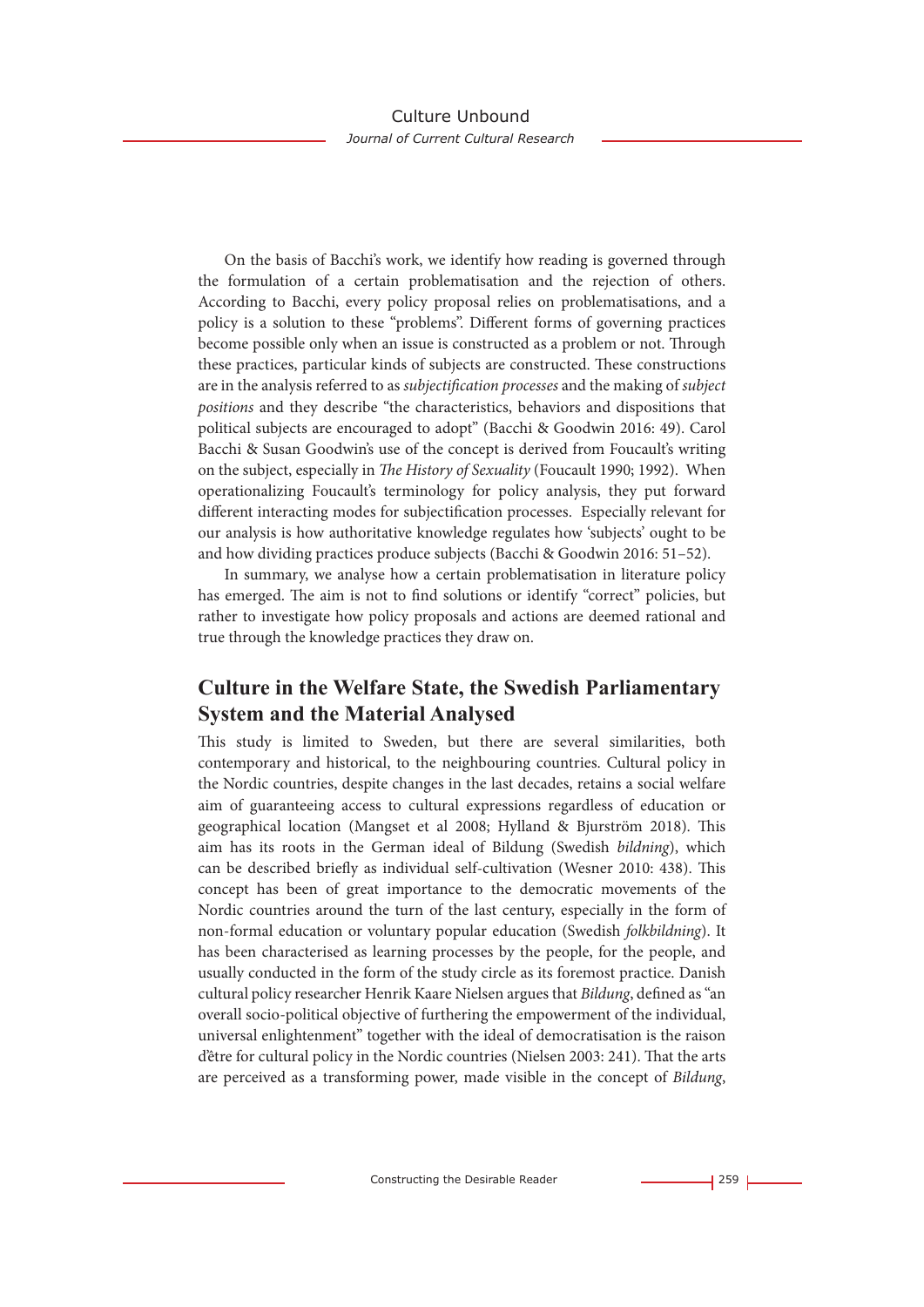is still an important aspect of Nordic cultural policy. According to Norwegian cultural policy researcher Egil Bjørnsen, faith in the *Bildung* potential of the arts has increased in Norway during the 2000s, in contrast to, for example, amateur culture (2012).

Since 1974, Swedish cultural policy has been governed by national and general goal formulations (see further Frenander 2007). Even though literature policy is a subsection of cultural policy, policy questions regarding reading and literature are also part of other areas such as education, integration, and language policy. Most costly in the literature policy area is state support to literature and magazines, which aims to stimulate the production of a qualitative and diverse range of reading materials (Lindsköld 2013).

The documents used for our analysis consist of commission reports and a government bill. In Sweden, a government commission investigates a policy issue or area, collects and evaluates research, and suggests policy actions. Thereafter, the report is circulated for consideration by different stakeholders, including government authorities. Finally, the government presents a bill that is either passed or rejected by parliament. In the bill, the government suggests policy actions based on the commission report and their own suggestions. Four Commission reports on literature have been published since the formation of cultural policy as a separate political field in the early 1970s. The first report was published 1972-1974, and focused on reading habits, reading in schools, the book market and libraries. Two more Commission reports were published in 1984 and 1997. The most recent report, from 2012, is in focus for this study.

In 2011, the centre-right Alliance Government, consisting of liberal and conservative parties, appointed a Commission with the directive to analyse the status of literature and its future. This resulted in the research anthology *Läsarnas marknad, marknadens läsare* [The readers' market, the market's readers] (SOU 2012:10) and the Commission report *Läsandets kultur* [The culture of reading] (SOU 2012:65). In 2013, the Government Bill *Läsa för livet* [Reading for life] (Prop. 2013/14:3) was presented and passed in parliament. The Bill resulted in a grant of 15 million SEK per year to the Swedish Arts Council for managing and funding reading promotion activities. A Commission report solely dedicated to children's and young people's reading was published in 2018, as of yet this report has not led to a government bill (SOU 2018:57). Non-governmental organisations have been active both before and during the policy processes described above, for instance *Läsrörelsen*, [The Reading Movement], which successful lobbied the government in 2016 to rename the autumn break for school children as "a reading holiday". They have also been cooperating with McDonalds for several years, distributing picture books through the hamburger food chain's children's menu.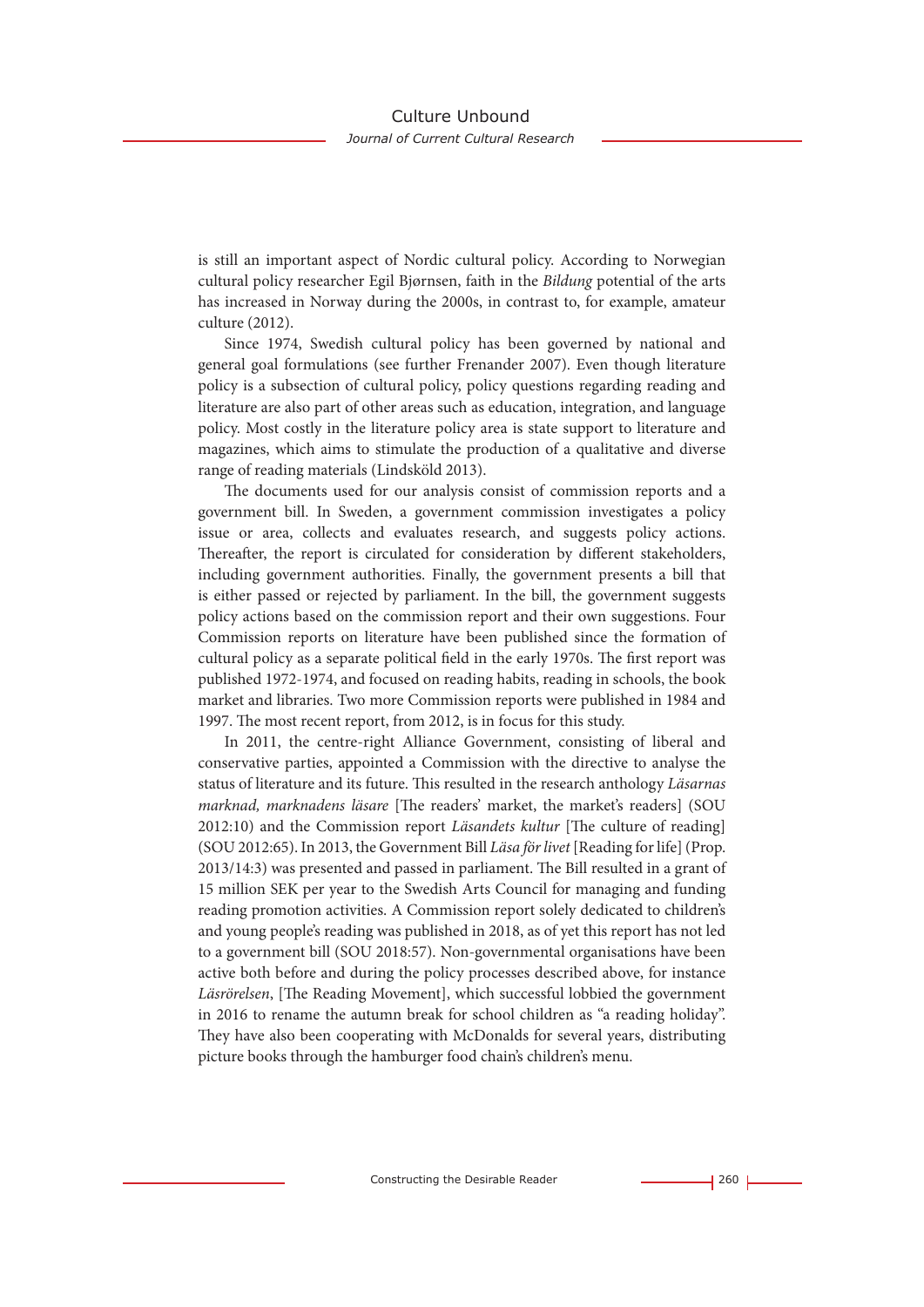# **Analysis**

In our analysis, we focus on the Bill, seeing the Commission Report as part of the knowledge practices that informed the problematisation of reading, reading promotion, and readers. The texts address several problematisations, such as access to literature and the role of the production and distribution of books. However, one major problematisation was identified, namely poor reading ability. The following presentation of the analysis is structured according to this problematisation, the subject-positions created through it, and the overarching knowledge practices making this problematisation possible, that is, the idea of the transformative power of literature.

#### *4.1 Problematisation: Poor Reading Ability*

Essential to an understanding of the knowledge produced in the analysed texts is the formulation of a national goal which is the main outcome of the Bill. This goal reads: "Every person in Sweden should, regardless of background, and with a basis in each individual's specific circumstances, be given the opportunity to develop good reading ability and have access to high-quality literature" (Prop. 2013/14:3:  $22$ ).<sup>1</sup>

To operationalise this goal, it is suggested that the Government take action to:

- improve reading ability compared to today;

- ensure that the number of people that regularly use non-fiction and fiction increases compared to today; and ensure that an understanding of the importance of reading, for education, *Bildung*, and participation in society increases compared to today. (Prop. 2013/14:3: 22.)<sup>2</sup>

Reading ability is an important theme in the analysed documents. However, it is interesting how the connection between literature—as an artefact, product, and art form—and the activity of reading is assumed in all of the texts. The connection is visible in the national goal articulated in the Bill, mentioned above, where "the ability to read well" is connected to "access to high-quality literature" (Prop. 2013/14:3: 22). A main problematisation is the documented changing reading habits of the Swedish population together with a decline in the reading ability of Swedish children and youth, which is seen as a threat to several important societal values. A central passage is the following:

The importance of reading ability cannot be overestimated. Reading ability is an important component of linguistic ability in general. Linguistic ability is fundamental both to the ability to express oneself and to understand other people's thoughts; to reflect; to understand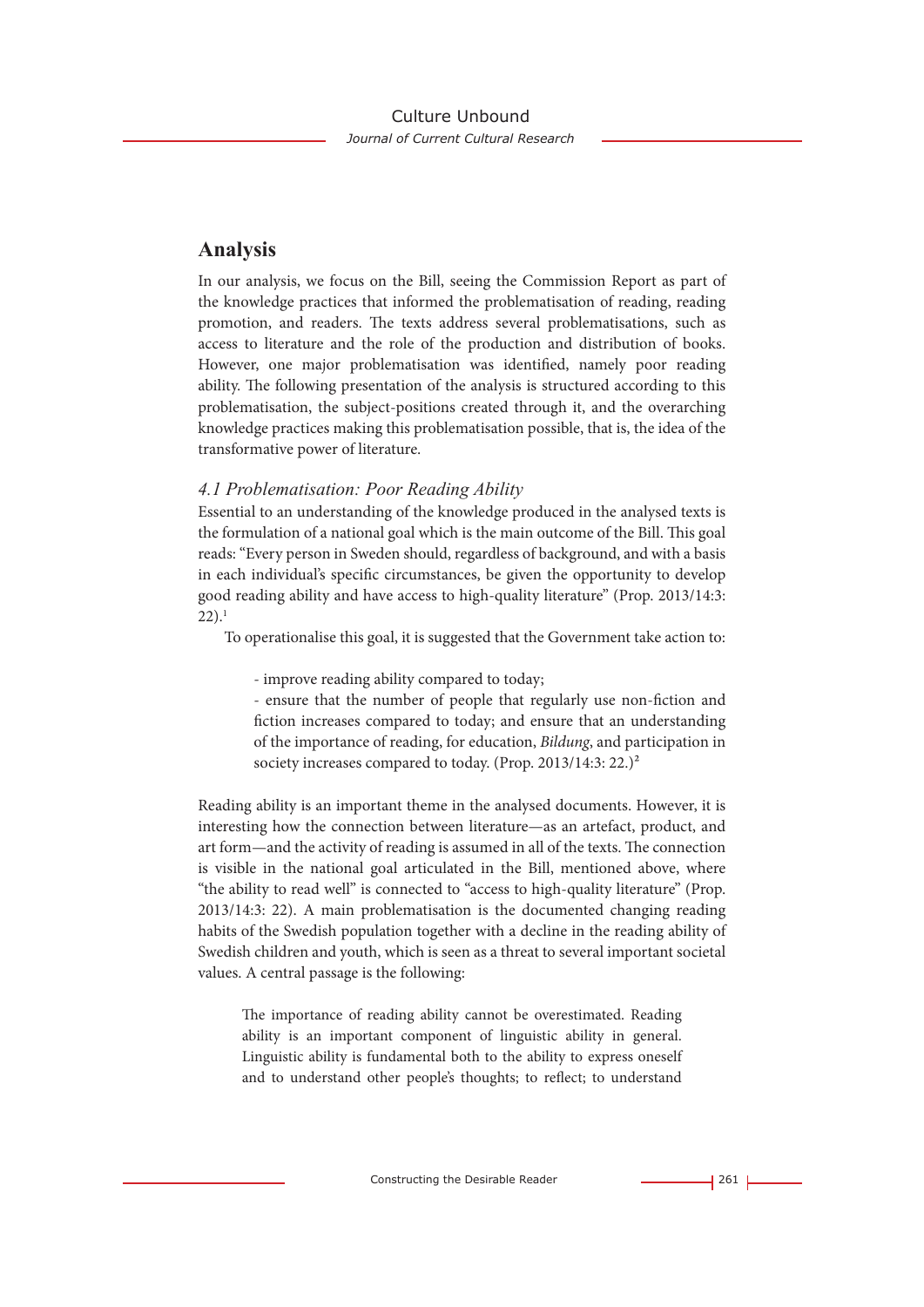relationships; to draw conclusions; and to build an argument. Linguistic ability is also of great importance for the ability to see different perspectives, identify oneself with other people's situations, and enables the expression of empathy. For society, access to information in a language that everyone understands is a question of democracy. From this perspective, the question of everybody's chances to develop the ability to read and gain access to a rich range of qualitative literature is a matter of great importance. (Prop. 2013/14:3: 7)

This passage starts by emphasising reading ability and how it is an important part of the general linguistic ability that is central to learning as well as to the development of empathy. Thereafter, the question of democracy is introduced and it is highlighted that this question makes issues of reading ability *and* the production of qualitative literature pressing.

What kinds of knowledge practices have made this problematisation of declining reading ability possible? With some exceptions, the main sources used are large-scale, quantitative surveys and tests, measuring reading habits, reading ability and reading motivation. The Commission Report, as well as the Bill, refers to international literacy tests such as PISA and PIRLS to paint the picture of the declining reading ability of children and youth. In accounts of the situation in the wider population, large surveys conducted by the research institute Nordicom on Swedish reading habits are used. Beyond the political documents, lobbying groups such as The Reading Movement and a group led by the Swedish Writers' Union also build their campaigns on these kind of surveys. Their campaigns have an explicit focus on language development, which is connected to qualitative reading material (Föreningen Läsrörelsen 2017, Arbetsgruppen för ett läslyft i Sverige 2018).

In motivating the aim of improving reading ability, "studies" are more generally referred to and it is stated that:

Improved reading ability and children's and young people's motivation to read are prioritised. This is especially important in groups shown in studies to have fallen behind in reading development. Such groups include, among others, boys in general, but also children from socioeconomically marginalised families and children with parents who speak languages other than Swedish in their homes. (Prop. 2013/14:3: 27)

Here, it is stated that certain groups of children and youth can be identified as especially problematic. The highlighting of these groups will be discussed further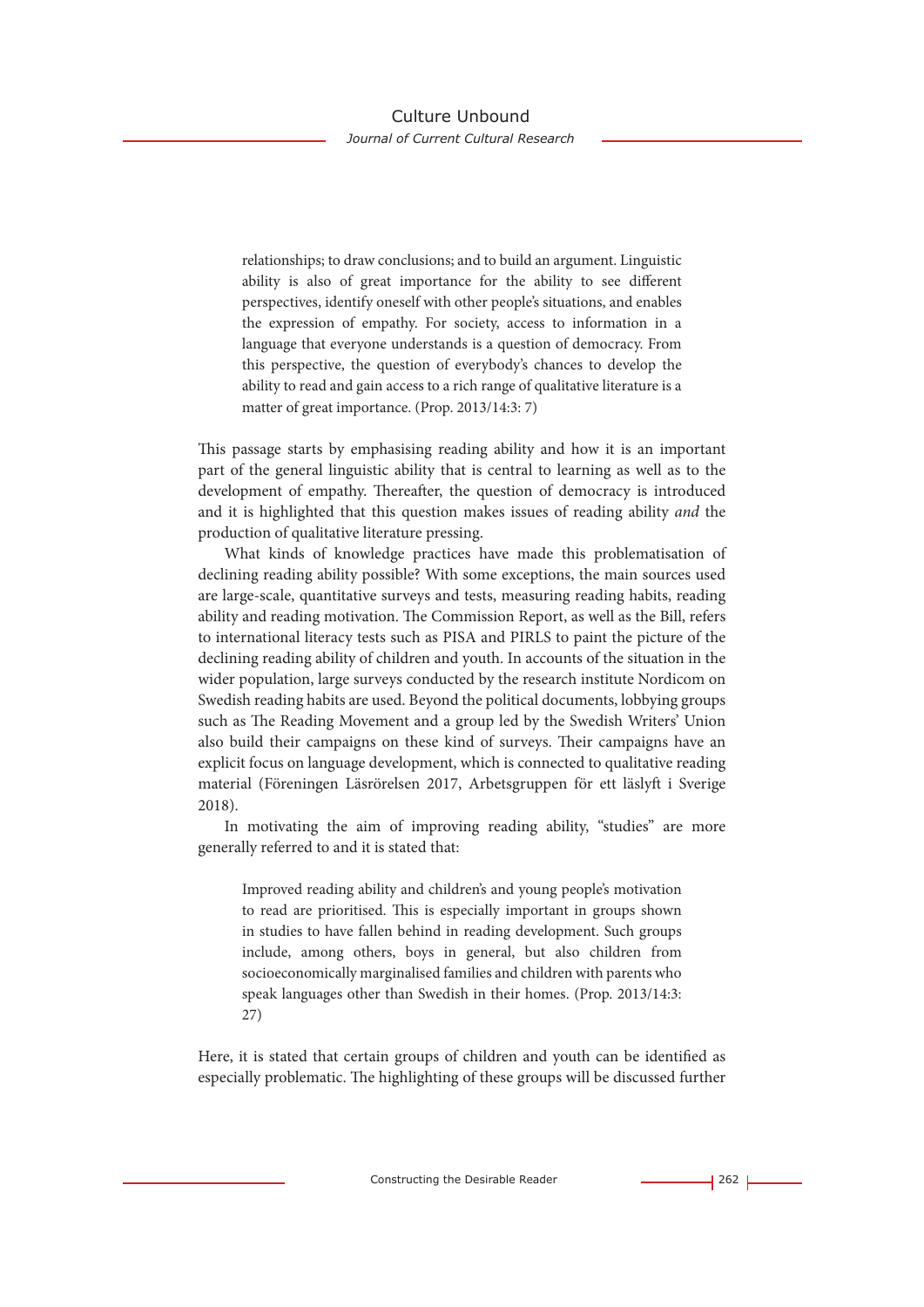in the following section. What can be noted here, however, is the confidence placed in large-scale research measuring various aspects of reading and literacy, and which makes comparisons between groups and nation states possible.

When seeking explanations for changing reading habits and the decline in children and young people's reading ability, statements are more tentative, especially in the commission report. According to the commission, the quality of teaching in the Swedish school system, including preschool, varies and is, in many cases, too low (SOU 2012:65: 67). For example, in a discussion on how literature is used in Swedish preschools, a report from the Swedish Schools Inspectorate is referenced where the culture of childcare, rather than children's learning, is seen as a problem:

The authors claim the original role of preschool has contributed to the development of a strong caring culture that remains to a too great extent, i.e. a culture where the well-being of the children is unilaterally in focus. (SOU 2012:65: 82)

Another suggestion is "that the increased use of computers and the internet has had a negative impact on [people's] reading." (SOU 2012:65: 58). Despite tentative statements like these, both the Report and the Bill articulate skepticism towards digital reading, for example in the following excerpt:

However, there are many indications that the texts internet users come into contact with are usually short and do not require much of the reader. The reading of fiction or other longer, coherent, and reflective texts via the internet is relatively unusual, according to Nordicom surveys. (Prop. 2013/14:3: 9)

Through the connection between literature and reading ability, and the knowledge practices making this connection possible, a subject position for children and youth is formed. Using a dichotomy developed within Childhood studies, this subject position entails seeing children and youth as *becoming*, rather than as *being* (see James, Jenks & Prout 1998: 207). Thus, in the texts analysed, children and youth are seen as adults-to-be and in a process of learning to read—a process that needs to be surveyed and monitored. In the Bill, it is claimed that:

Strengthening the reading ability and reading motivation of children and youth is of particular importance. By reading literature and developing creativity early in life, the level of knowledge and *Bildung* is strengthened. It is also a prerequisite for people's growth and development as adults. (Prop. 2013/14:3: 7)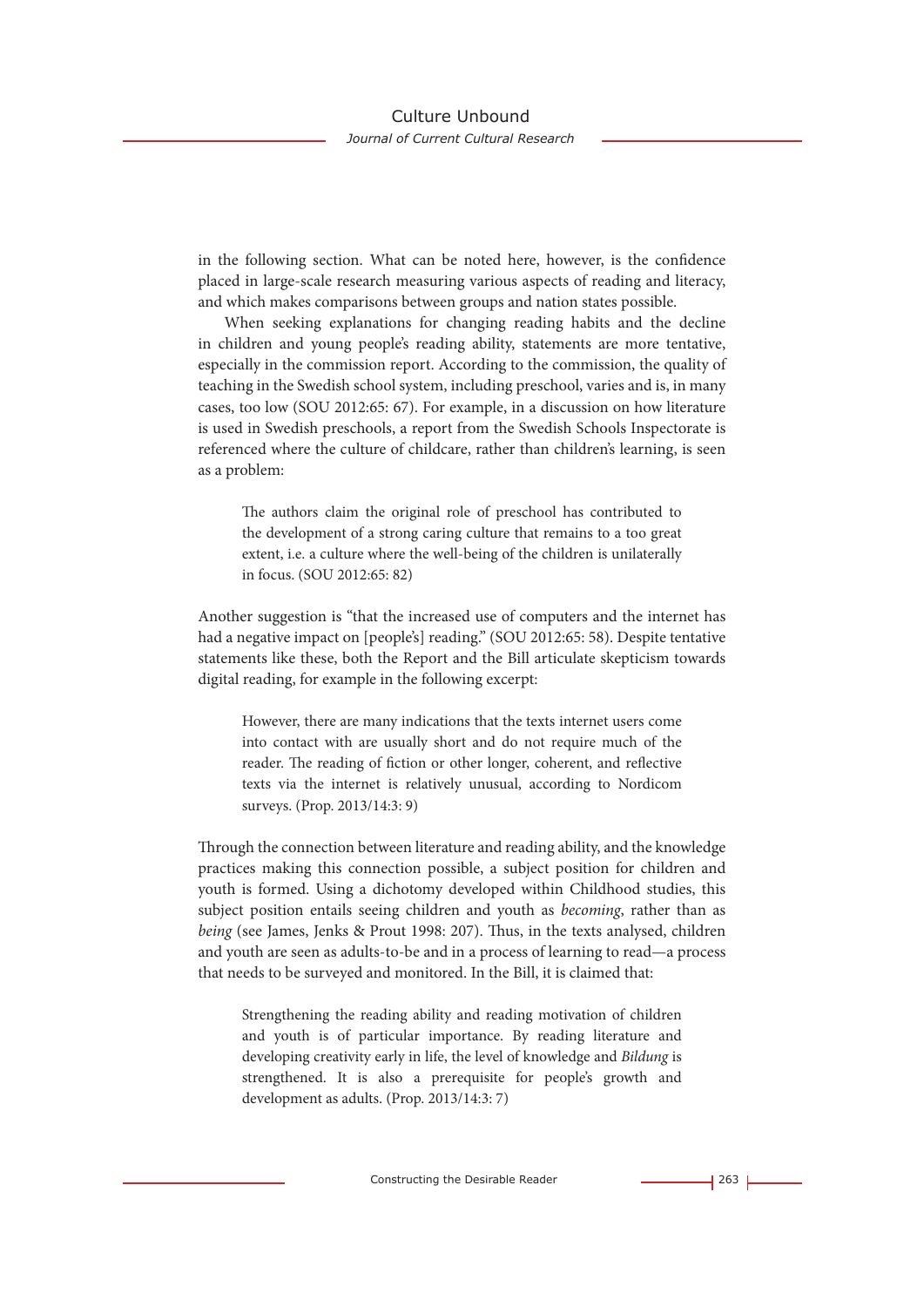Here, children's future lives as adults are put to the fore. The subject position emerges particularly clearly when contrasted to a perspective on reading as a right for speakers of minority languages which was included in the Bill (Prop. 2013/14:3: 39-40) after critique from several stakeholders that such a perspective was missing in the Commission Report. This perspective differs significantly from the perspective where children's and young people's reading is described as an obligation, rather than a right.

#### *4.2 Subject-positions: The (non-) Readers*

A recurring problem in the Bill is what is perceived as a lack of understanding of the benefits of reading, both in the population in general and in specific groups. This section will more closely discuss subject positions identified in the material. These subject positions reflect certain groups in the Bill that are designated as being in the greatest need of better understanding.

The analysis takes its starting point in the third goal formulation which is to: "ensure that an understanding of the importance of reading, for education, *Bildung*, and participation in society increases compared to today" (Prop. 2013/14:3: 22). The formulation is general, but statements in the Bill and in the Commission point out groups in society that are in greater need of knowledge than others. In an earlier version of the goal "groups that today read to a lesser extent" (SOU 2012:65: 399) are identified. Underpinning this statement is the notion that once non-readers understand that it is important to read in order to fully participate in society, they will become readers. But who are these non-readers? As previously mentioned, certain groups of children and youth are identified as lacking sufficient reading abilities, namely boys, children from groups with lower socioeconomic status, as well as immigrant children. The non-formal education system is identified as a key player for increasing an understanding of the benefits of reading (Prop. 2013/14:3: 35). The Bill concludes that:

At a place in time where the gap between those who read and those who do not is increasing and the reading ability of the young is declining, the government encourages the non-formal education system to be more actively involved in strengthening interest and motivation for reading in groups that rarely or never read. (Prop. 2013/14:3: 36)

Reading promotion activities generally promoted by non-formal or voluntary education organisations and unions can be described as aimed at the working class and the general population. In the Bill, workplace libraries and libraries for lorry drivers are particularly mentioned as activities to be supported (Ibid., 35). One prioritised and targeted group in the Bill, and a main recipient of an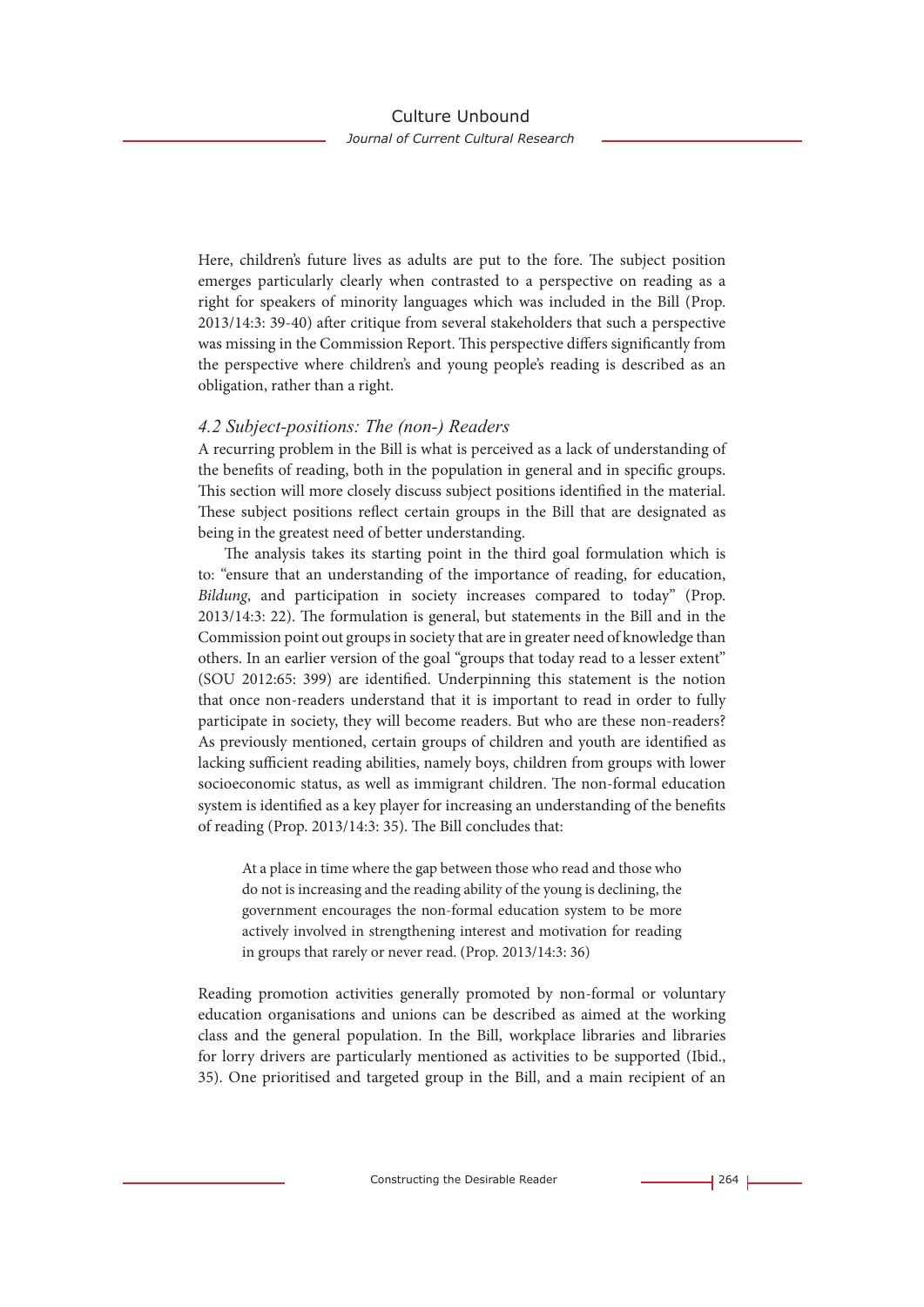increased understanding of the importance of reading, is the group reluctant readers. Paradoxically, one could say that the subject position of readers is constructed around the notion of non-readers. According to Danish library and information science scholars Nanna Kann-Rasmussen and Gitte Balling the problematisation of certain groups as non-readers could, since they are defined as either unwilling or incapable of reading literature, results in a stigmatisation of these groups. Furthermore, and as argued in the policy texts, if it is mainly through reading literature that certain democratic competences can be gained, the non-readers are implicitly constructed as undemocratic, thus harmful to society (Kann-Rasmussen & Balling 2015).

Adults, and in particular parents, are also explicitly pointed out as in need of increasing their understanding of the benefits of reading in the Bill (Prop 2013/14:3: 25). They are identified as role models when it comes to reading, for example in the following formulation stating that the reading habits of adults have an impact on the reading habits of children:

It is well documented that the reading habits of young people are closely connected to the habits of the adult generation. To turn this development around we need to decrease differences in the reading habits of the population at large. One way of doing this is to increase an understanding of the importance of reading. It is difficult to stem the negative trend in the reading abilities of young people, if adults close to children do not understand the value of literature. Even more so if they do not read themselves or read for their children. Even though the education system has a great responsibility to provide equal opportunities for every child, awareness of reading at home is also an important aspect. (Prop. 2013/14:3: 27-28)

The quote illustrates how the subject positions of adults—and most importantly parents—are constructed as the children's *first teachers*. Although school is identified as the main reading educator for children, parents clearly constitute an important group for stimulating children's reading interest.<sup>3</sup>

The implication of this argument is that adults must be educated about this obligation since not all parents and/or adults understand their educational role for children. This role is mainly made up of two practices, namely reading themselves (i.e. function as role-models) and reading for (their) children. Earlier research has noted that parents' role as their children's first teachers is often emphasised by librarians in different reading promotion activities where parents participate with their children. Library and information scholars Roz Stooke and Pamela McKenzie claim librarians talk less about the love of books and more about the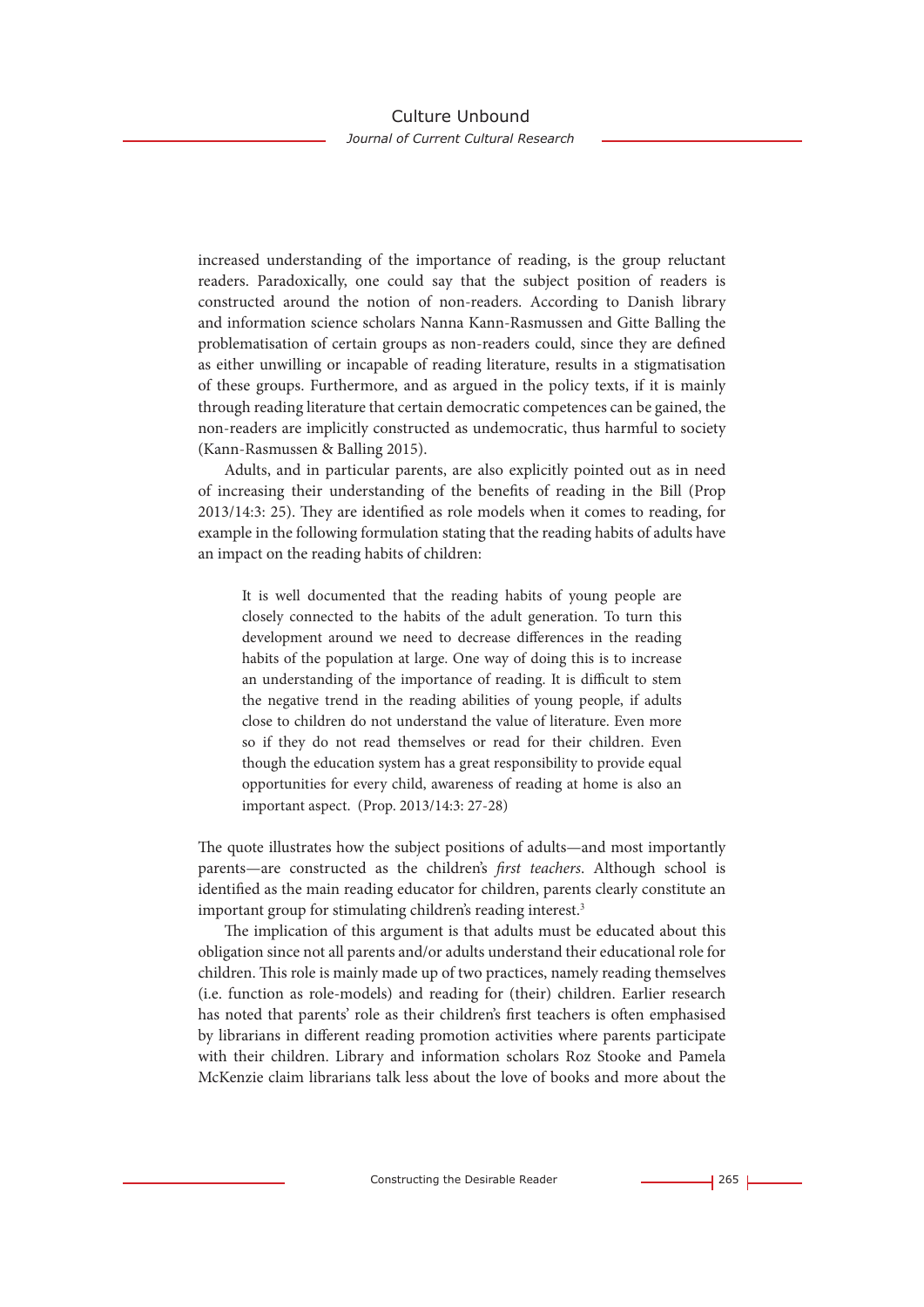need to educate parents in supporting early literacy (2009: 658). On a similar note, Åse Hedemark and Jenny Lindberg (2018) conclude that librarians working with library programs for babies, focus explicitly on encouraging and empowering caregivers to become reading companions and role-models for young children. The work being done by librarians in educating parents could thus be understood as a reflection, and possibly an implementation, of notions expressed in the analysed policy texts. Public libraries are in the Commission report articulated as important for reading promotion and raising awareness about the values of reading. Making children into readers is, according to the analysed texts, not only a matter of public responsibility, but also a responsibility for individual parents.

Several researchers have illustrated that the family, particularly parents, is often mobilised as responsible for a whole range of social issues, for example for their children's physical activity level (Alexander & Coveney 2013) and "good" mental health (Widding 2011, see also Bacchi & Goodwin 2016). This making of "responsibilized subjects" in policy texts has also been identified by Nicholas Rose (1999) as the governmental rationalities of neoliberal politics and is noticeable in the analysis of the policy text at hand. In addition to the educational system, parents are in the Bill held responsible for the 'problem' of the declining reading ability of children and youth. As an adult reader—which you will become if you understand the virtues of reading—and especially as a parent, you have the obligation to teach (your) children about literature and reading. Following Bacchi (2009), the desired behaviour of parents underlying the argumentation in the policy texts is to practice reading and to educate children. The subject position of readers therefore entails the making of the (young) reader.

If we go further and problematise the concept of parents—who are they? As we understand the statements in the Bill, both mothers and fathers are viewed as essential for encouraging children to read. The fathers are, however, put forward as especially important, since male role models are seen as missing for the non-reading boy. The Commission report mentions *Läs för mig pappa* [Read to me dad], as a successful example of a reading project aimed at working class fathers and grandfathers. The project was instigated by LO, the Swedish Trade Union Confederation, and ABF, the Workers' Educational Association (SOU 2012:65: 130). Historically, reading has always been gendered in different ways, for instance, the feminisation of reading has been explained by a lack of "boy-friendly" books, by the gender imbalance between teachers and by the lack of male role-models (Ross, McKechnie & Rothbauer 2006). The "Mother as educator" was an important discursive construct around the beginning of the nineteenth century. Media theorist Friedrich Kittler shows how a plethora of books, published in Germany during this time period as handbooks for mothers, instructed them how to teach their children how to behave, and how to read (Kittler 2012: 47-50). However, in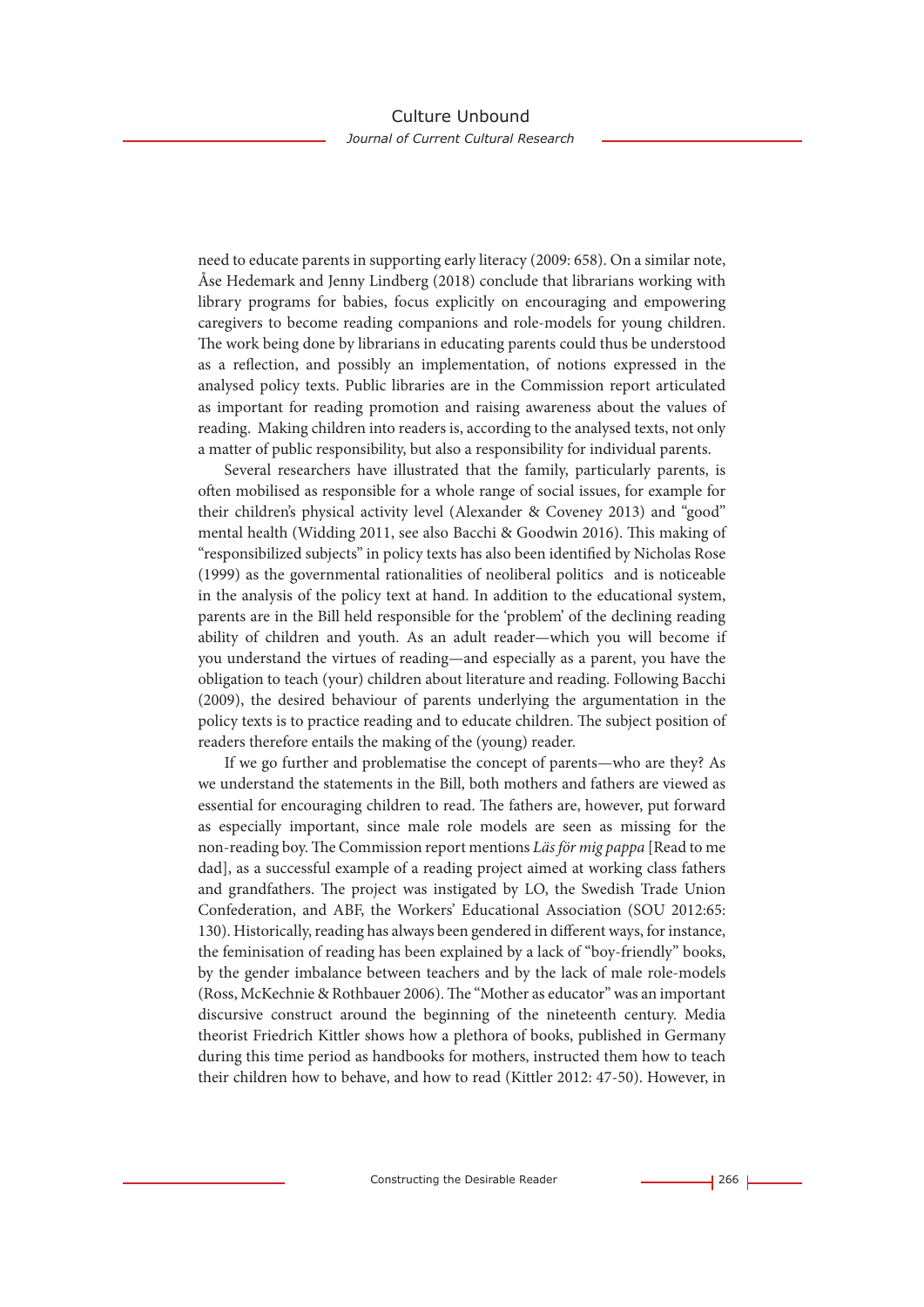the Commission Report, fathers are seen as particularly valuable as role models for their children. By encouraging fathers to play a part in their children's' reading, it is implied that men do not invest time and effort in reading books themselves or for their children, thus representing the 'problem' to be illiterate fathers. Social class is not explicitly mentioned, however the mentioning of immigrant families and the importance given to non-formal education and libraries for lorry-drivers in the policy texts, seems to suggest that both gender and class are significant, suggesting that some parents are more 'problematic' than others.

#### *4.3 Knowledge Practices: The Transformative Power of Literature*

As stated in section 4.1, the main sources relied on in the Bill are large-scale quantitative surveys and tests aimed at capturing the reading ability of the population. In this section, we will delve deeper into the question of reading as a solution, namely what reading does to people, the *effects* of reading, and why it should be promoted. An overarching knowledge practice in the material is that the reading of literature has a (positive) transformative power on both the individual and society as a whole (see also Bjørnsen 2012). The rationales behind the values of reading are both instrumental and humanistic *Bildung* values.

Instrumental values concern the ability to participate in the democratic discourse, understand common affairs, and to speak one's own mind. It is also stated that a well-developed reading ability is central to the individual's learning, schooling, and therefore, "Sweden's competitiveness" as a nation (SOU 2012:65: 30-31). This system requires "a culture of reading" which includes "educated citizens, a well-developed ability to read, and literary *Bildung*" (Ibid.: 33). These accounts implicitly illustrate what is jeopardised when the reading ability of the population seems to decline. The stakes are high, when the democratic conversation, the individual's possibilities to learn, and the entire culture of reading—a culture that has given the Report its title—is threatened. In addition, the required section on economic consequences claims that poor reading ability leads to failure in school, which is financially costly (Ibid.: 443). The instrumental values taken up in the Bill include the idea that more reading and the improved reading ability of the population will result in socio-economic profit and an improvement in gender equality, when boys read more. Reading is thus understood as a practice with the potential to benefit society instrumentally on different levels; individually, groups and for the nation.

When the Report put forward the possibilities for *Bildung*, reading is defined as having a value in its own right (despite of the choice of literature): "Literature and reading has a value in itself, through its mediation of experiences and emotion. Literatures aids us in understanding the world and ourselves" (Prop. 2013/14:3: 7). According to this statement, literature makes people individuals.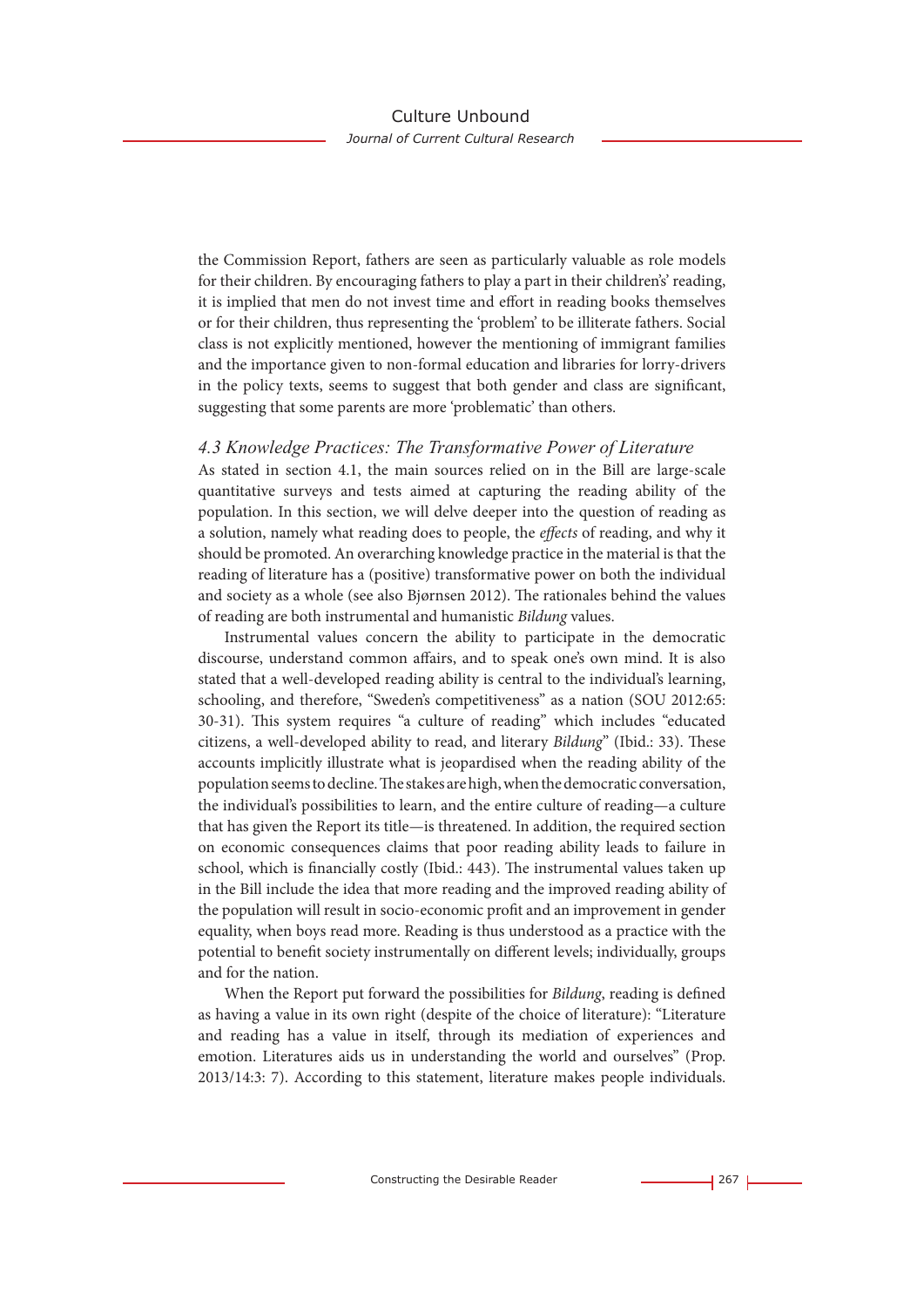This understanding where the reading of fiction is seen as a cultivating tool can be found in both contemporary educational and literature policy and has its roots in the free public education movement around the turn of the century (Lindsköld, Dolatkhah & Lundh 2020). More specifically, reading and literature of a certain kind is seen as being able to connect to and protect the culture of reading:

The value is in, among other things, the aesthetic experience of the work of art and the specific experiences that are mediated through it. Its value is of course more difficult to measure but should not be underestimated. The purpose of *Bildung* offers the individual the prerequisites for artistic expression, regardless if it is new or old. From a *Bildung* perspective there is also a certain value in being familiar with *the literary cultural heritage* [emphasis in original]—or rather with the various literary cultural heritages that form the backbone of world literature. In classical literature—classical in a broader sense there are stories and frames of reference that are shared by many and the history of literature encompasses many of the artistic masterpieces of humanity. For a greater understanding of current artistic expression and of the development of society in general, knowledge of the history of literature and cultural heritage is of great importance. It is a great loss if part of the population lacks opportunities to access it. (SOU 2012:65: 31-32)

The reading of high-quality literature is described here as a value in its own right, but this practice is also described as a tool for connecting to a universal cultural heritage. As Bjørnsen argues, this "civilizing mission" is still a typical trait of Nordic cultural policy, even though it is based on immeasurable values (Bjørnsen 2012). This is in line with cultural policy researcher Katya Johanson's analysis of Nordic cultural policies for children, she writes that:

[...] in the Nordic nations there is a simultaneous emphasis on heightening the competence of children and their families to appreciate a particular body of professional […] or state-prescribed […] arts and culture, and an increasing tendency for the state to intervene to ensure that children are exposed to the kinds of cultural activities it considers appropriate. While these policies do not operate exclusively, they represent a shift [in] the emphasis from children creating culture, to children as the recipients of cultural heritage. (Johanson 2010: 399)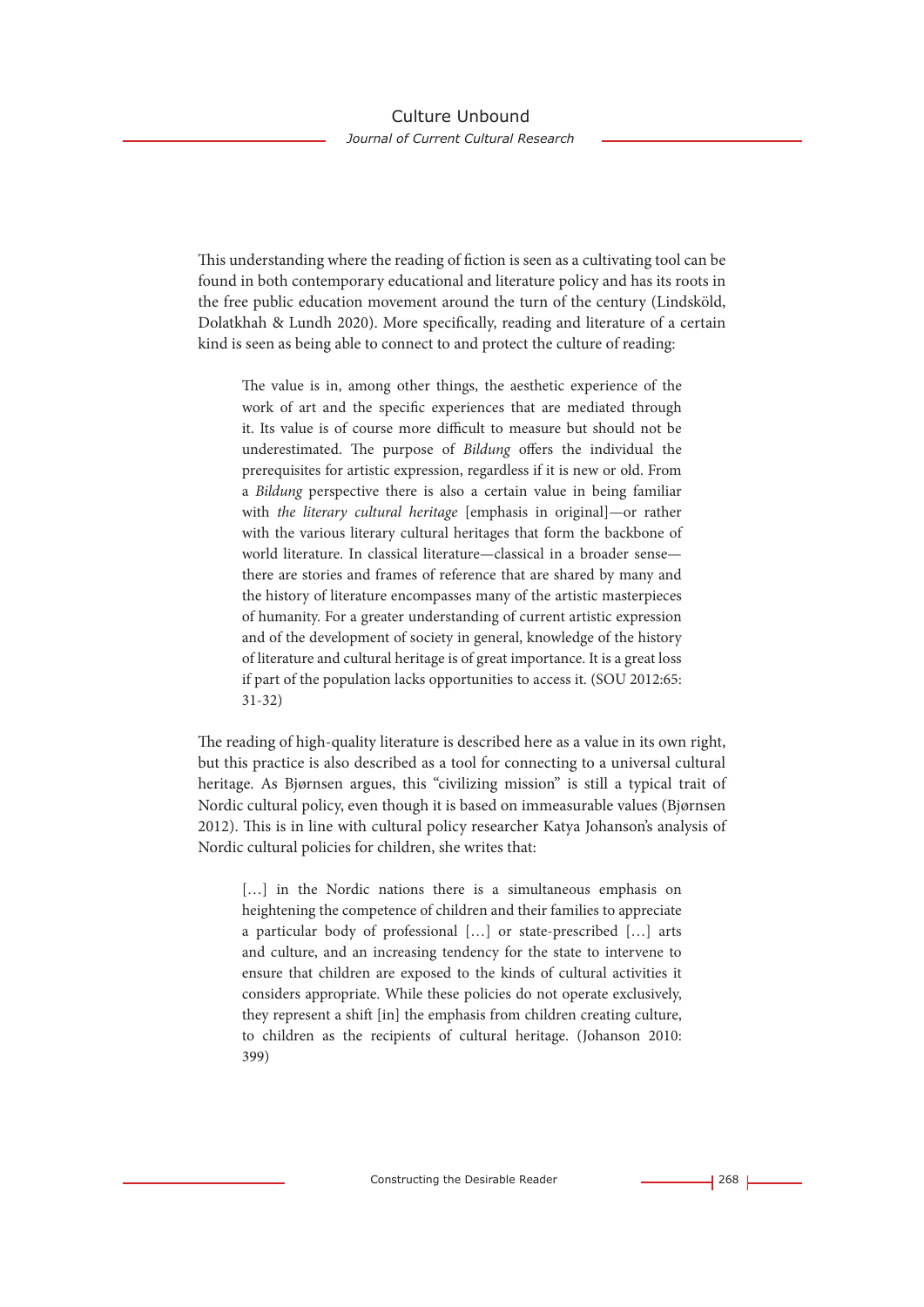This aspiration of Bildung is not only part of the political discourse. In their cooperation with McDonalds, The Reading Movement used a discourse where the book is deemed a holy object (Persson 2012). In the political documents, however, cultural heritage is connected to the more instrumental aim of enabling democracy. The connection between the two makes encouragement of the reading of fiction rational, since one of the problems of not reading (fiction), according to the Report, is that it cuts the ties between us and our heritage. Literary scholar Magnus Persson writes that in postmodern times, the values of literature and the reading of literature cannot be taken for granted. They need to be made both explicit and legitimate. A way to do this is to emphasise the universal aspect of aesthetic, where literature creates community, as well as develops the individuality of man (Persson 2012: 34). In Swedish literature policy, reading and qualitative literature are at the same time both tools for individuality (understanding oneself) and for universalism. *Bildung* values build upon a notion of voluntariness and free choice, which stand partly in conflict with the expressed obligation for parents to read for their children and function as reading role-models (see section 4.2, Dolatkhah 2013).

When reading as a skill measurable in large-scale surveys is equated with literary cultural heritage and literature as high art, as is the case in this material, two different epistemologies are interwoven. But the limited inclusion of the so-called *Bildung* values of reading literature in the Commission report, in comparison with frequent references to instrumental values, seem to indicate that from a literature policy perspective, instrumental values are prioritised.

Swedish cultural policy has since the 1960s been defined and delimited as an independent policy area through interaction between researchers, politicians and civil servants. Cultural policy researcher My Klockar Linder shows how positivist, empirical research on cultural activities and consumer behaviour has been used to underpin political actions, while humanistic research has been seen as incapable of research innovation (Klockar Linder 2014: 59–67). Scientific-based policy making tends to pose policy actions as rational, objective and non-negotiable even in cultural policy, despite suggestions that impact studies and evaluation of the arts are notoriously hard to conduct (see Belfiore & Bennett 2009). Put simply, it is easier to measure and create knowledge of the instrumental aspects of reading than of reading as a value in its own right. It may also be easier to argue for political interventions when the goals are democracy, socioeconomic growth, and education, rather than reading as an end-goal in itself. These results differ from similar Swedish and Norwegian studies showing that the transforming power of culture and literature are part of a discourse where art is understood as religious or holy artefacts (Bjørnsen 2012, Persson 2012: 150–151, Røyseng 2007). This is not the case in the studied documents, which can be attributed to the history and emergence of the policy field discourse in Sweden.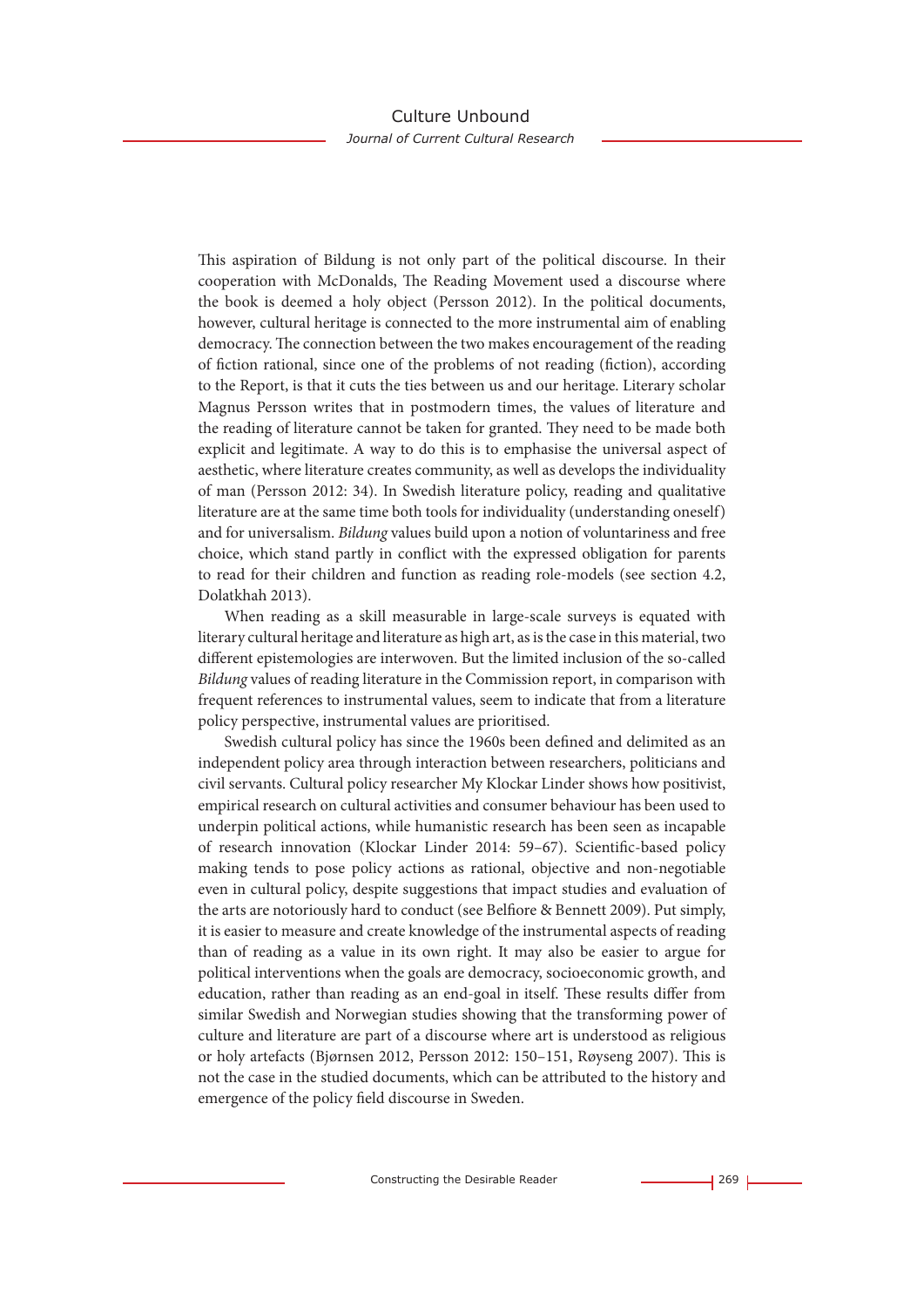## **Concluding Discussion**

In this final section, we return to our research questions to discuss the main problematisation of reading evident in Swedish literature policy during the years 2012–2013.

*Q1.* In the policy texts analysed in this study, the declining reading ability of children and youth in Sweden emerges as a central problem. The responsibility for this problem is placed on the school system, parents, and the use of computers and the Internet. It is seen as a threat to children's learning and development, democracy, and "the culture of reading". Furthermore, changing reading habits and abilities are threatening Sweden's economic competitiveness, as well as the market for literature. Thus, by promoting reading of the right kind of literature which is high quality—many, partly contradictory values can be rescued. Not only will reading of the right kind of literature lead to better, more democratic citizens, but it will also help the national economy and the publishing industry as well as the literary art form. These far-reaching ambitions are an interesting development in Swedish literature policy. While earlier Literature Commission reports have focused mostly on production and distribution issues and to stimulating a qualitative and diverse book market, reading and reading mediation have now taken centre stage in the policy discourse.

*Q2.* Our analysis illustrates how the subject position of readers is formed around the notion of the non-reader. In other words, the policy practices produced in the analysed texts make particular political subjects into problems, in this case, non-readers. Bacchi and Goodwin suggest that policies often produce dividing practices when producing "subjects". These practices construct opposition between groups with the intent to promote certain ideal behaviours (2016: 50–51). In the Bill it is noticeable how dividing practices are created between non-readers and readers, making the latter desirable and the former harmful. It can also be argued that similar dividing practices are constructed around youth/adult, pupil/teacher, child/parent, and son/father where the latter is expected to educate and teach the former about the virtues of reading, making them readers and thereby desirable subjects. Although social class is not specifically mentioned in the policy texts, the problematising of the non-reader implies that class plays a role in the processes of subjectification produced in the analysed texts. The proposed recommendations in the policy texts, namely being reading role models and reading to children, are perhaps easier to follow for some care-givers than others.

*Q3.* In our analysis, we have identified how two seemingly contradictory knowledge practices are joined together in the policy texts. On the one hand, changes in reading habits and reading ability are described on the basis of large studies measuring the reading activities and abilities of the Swedish population. Thus, we can conclude that the transformative power of reading is seen to lie in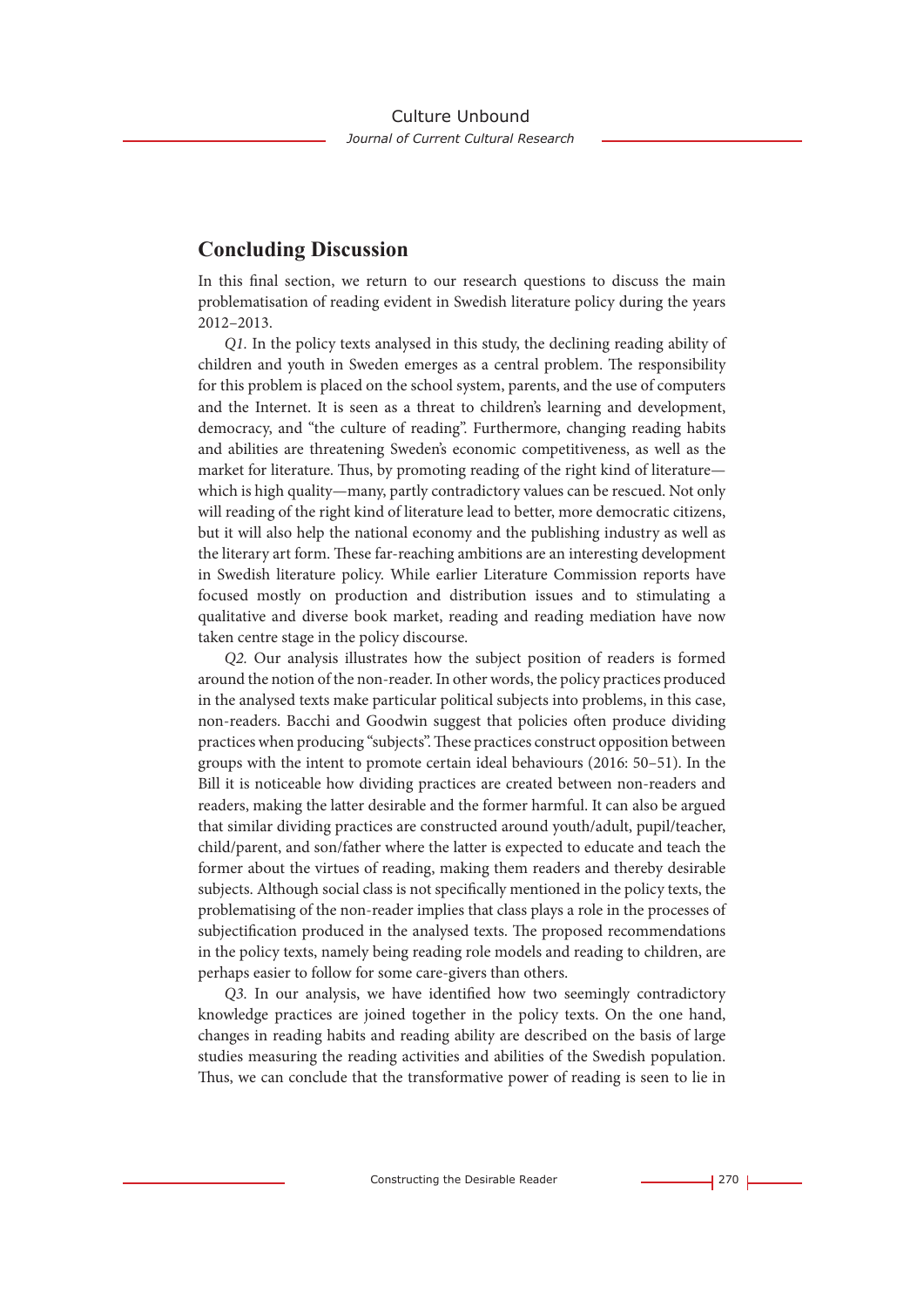its potential contribution to society, both in abstract, idealistic terms such as its democratising effects, but also in more concrete terms such as contributing to success in school and working life, and thereby to national economic prosperity. On the other hand, the promotion of the reading of high-quality literature is also motivated by a non-instrumental argument where the autonomy of literature as an artform is emphasised. Thus, instrumental policy actions, based on seemingly rational, objective and empirical research is paired with humanistic *Bildung* values. These latter values also entail a notion of voluntariness, conflicting with the acute need for and obligation to improve reading ability of the nation, which is strongly expressed in the policy texts.

The political interest in reading is based upon welfare goals that have permeated Nordic cultural policy since the 1960s. But, unlike earlier policy actions it is not only the public institution's mission to guarantee an equal distribution of culture. Adults and parents are instead becoming the main facilitators when welfare becomes individualised and reading becomes a family affair. This could be understood as the "conduct of conduct" and the functioning of neoliberal governmentality where an important aspect is to make people regulate their own conduct. As Rose states:

In these new rationalities of welfare, individuals are to be nodes in little webs of connectedness, connections between the family machine and employment, which will simultaneously provide means of support outside the social state, and means of control of conduct outside the apparatus of social welfare. (Rose 1999: 266–267)

The family and parents are in this process made into responsibilised subjects "instilling the rules of moral order and ethical comportment into children" (Rose 1999: 266). As this study has shown, an attribute of today's rational and active subject is to become literate yourself, but also to educate and guide loved ones into becoming reading subjects.

The results of this study are, of course, limited with its focus on two policy texts produced in a particular historical era and nation state. However, our analysis indicates that the problematisations identified have historical roots. An important task for future critical studies of reading would therefore be to further analyse the politics of reading from a historical perspective. Such an analysis would need to take into consideration different institutional, material and social aspects, spanning several policy areas, in order to examine how and why the desirable reader is constructed.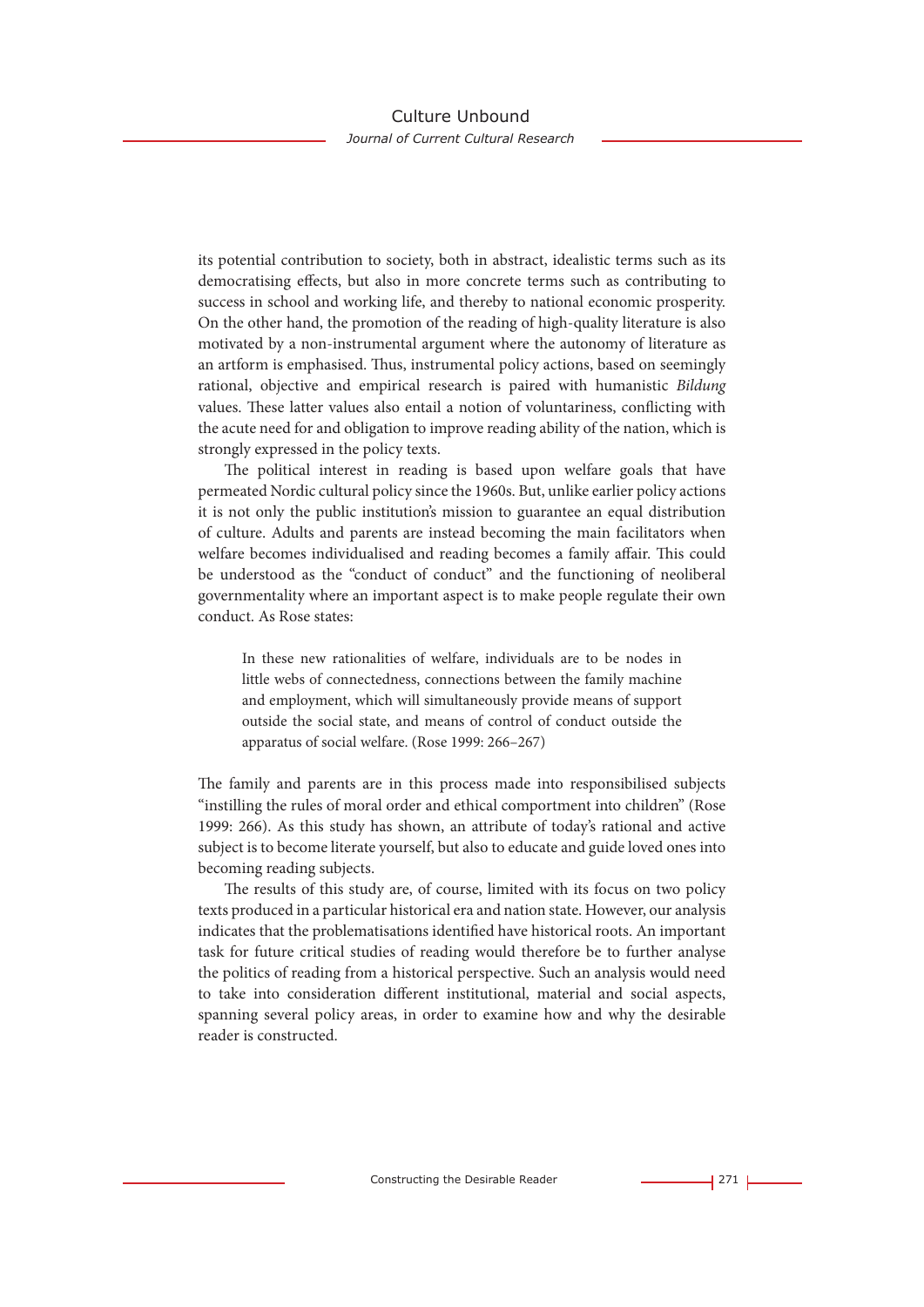**Linnéa Lindsköld** is senior lecturer at the Swedish School of Library and Information Science and affiliated to the Centre for Cultural Policy Research, University of Borås. She has conducted several discourse-oriented studies of cultural and literature policy focusing on quality and diversity. Her research interests include the aesthetics of cultural policy, the politics of reading and the function of literature in the welfare state. E-mail: Linnea.Lindskold@hb.se

**Åse Hedemark** is associate professor in Information studies, at the Department of Archival Studies, Information Studies, and Museum & Heritage Studies at Uppsala University. She has conducted several studies analyzing the public image of public libraries using discourse analysis. Her current research interest includes children's contemporary and historical literacy practices in relation to cultural institutions such as public libraries. E-mail: Ase.Hedemark@abm.uu.se

**Anna Lundh** is associate professor at the Swedish School of Library and Information Science at the University of Borås, Sweden and Senior Research Fellow at Curtin University, Perth, Australia. Her research interests include contemporary and historical reading practices in educational contexts; reading by listening; and discourses about reading and literacy. E-mail: anna.lundh@hb.se

# **Acknowledgments**

This study was conducted within the project *The Making of the Reading Citizen. Public Debate and Policy 1945–2017*, funded by the Swedish Research Council 2018–2020, ref 2017–01542. An earlier version of this study was presented at the 10th International Conference on Cultural Policy Research in Tallinn, Estonia, August 2018. The authors would like to thank the conference participants for constructive comments. The authors would also like to thank Frances Hultgren at the Swedish School of Library and Information Science for her help with the English editing of the manuscript.

# **Notes**

1 All excerpts have been translated by the authors.

2 All uses of the Swedish word *bildning* in the material, have been translated to *Bildung.* 3 For international readers it may be relevant to know that parents who reside in the country enjoy 480 days paid parental leave and children's allowances regardless of income. Between 2008 and 2017, parents who shared parental leave equally were granted a bonus. Thus, Swedish parents who work outside of the home have comparatively more time at home with their children than parents in other countries.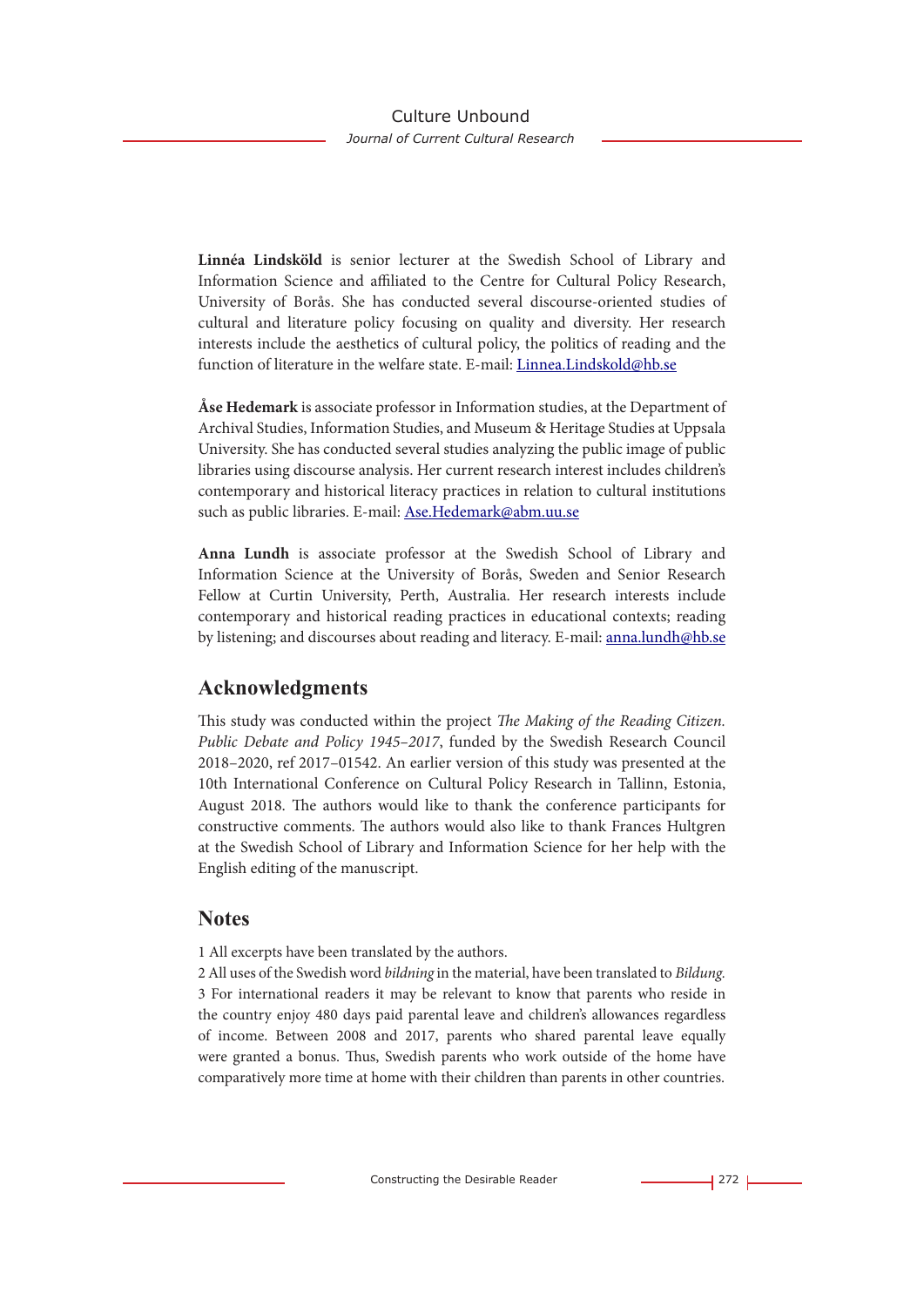Culture Unbound

#### **References**

- Alexander, Stephanie & John Coveney (2013): "A Critical Discourse Analysis of Canadian and Australian Public Health Recommendations Promoting Physical Activity to Children", *Health Sociology Review*, 22:4, 353–364.
- Arbetsgruppen för ett läslyft i Sverige (2018), *Ett läslyft för Sverige*: https://laslyft.se/ (accessed 07/02/2020).
- Bacchi, Carol (2009): *Analysing Policy: What's the Problem Represented to be?*, Frenchs Forest, N.S.W.: Pearson.
- Bacchi, Carol (2012): "Why Study Problematizations?: Making Politics Visible", *Open Journal of Political Science*, 2:1, 1-8.
- Bacchi, Carol & Susan Goodwin (2016): *Poststructural Policy Analysis: A Guide to Practice*, New York: Palgrave Macmillan.
- Belfiore, Eleonora & Oliver Bennett (2009): "Researching the Social Impact of the Arts: Literature, Fiction and the Novel", *International Journal of Cultural Policy*, 15:1, 17-33.
- Bjørnsen, Egil (2012): "Norwegian cultural policy—A civilizing mission?: The Cultural Rucksack and abstract faith in the transforming powers of the arts", *Poetics* 40, 382–404.
- Chartier, Roger (1994): *The order of books: readers, authors, and libraries in Europe between the fourteenth and eighteenth centuries*, Oxford: Polity.
- Darnton, Robert (2014): "First Steps Toward a History of Reading," *Australian Journal of French Studies*, 51, (a reprint with a new preface), 152-177.
- Davenport, David & Jeffery Jones (2005): "The Politics of Literacy", Policy Review, 130, 45-58.
- Deacon, Roger (2000): "Theory as Practice: Foucault's Concept of Problematization", Telos, 118, 127-142.
- Dolatkhah, Mats (2013): "Skolbibliotek och läsfrämjande: Tre problemområden", Louise Limberg & Anna H. Lundh (eds.) *Skolbibliotekets roller i förändrade landskap: En forskningsantologi*, Lund: BTJ förlag, 111-141.
- Dolatkhah, Mats & Anna H. Lundh (2016): "Information and experience: Audiovisual observations of reading activities in Swedish comprehensive school classrooms 1967-1969", *History of Education*, 45:6, 831-850.
- Foucault, Michel (1990): *The History of Sexuality, Vol. 1: The Will to Knowledge*, Harmondsworth: Penguin.
- Foucault, Michel (1992): *The History of Sexuality, Vol. 2: The use of Pleasure*. Repr. Harmondsworth: Penguin.
- Frenander, Anders (2007): "No Discord, or, an Area Without Significant Political Stakes?", *International Journal of Cultural Policy*, 13:4, 393-406.
- Föreningen Läsrörelsen (2017). "Om Läsrörelsen", *Lasrorelsen.nu*: http://www. lasrorelsen.nu/om-lasrorelsen/, (accessed 07/02/2020).
- Hamilton, Mary (2012): Literacy and the Politics of Representation, London: Routledge.
- Hedemark, Åse (2020): "Constructing the literate child: An analysis of Swedish literature policy", *Library & Information History*, 36:2, 73-88.
- Hedemark, Åse & Jenny Lindberg (2018): "Babies, Bodies and Books: Librarian´s Work for Early Literacy", *Library Trends*, 66:4, 422-441.
- Hylland, Ole Marius & Erling Bjurström (2018): "The Relational Politics of Aesthetics: An Introduction", Ole Marius Hylland & Erling Bjurström. (eds.): *Aesthetic and Politics: A Nordic Perspective on how Cultural Policy Negotiates the Agency of Music and Arts,* Cham: Palgrave Macmillan, pp. 1–24
- James, Allison, Chris Jenks, & Alan Prout (1998): *Theorizing Childhood*, Cambridge: Polity Press.
- Johanson, Katya (2010). "Culture for or by the child?: 'Children's culture' and cultural policy", *Poetics*, 38, 386–40.